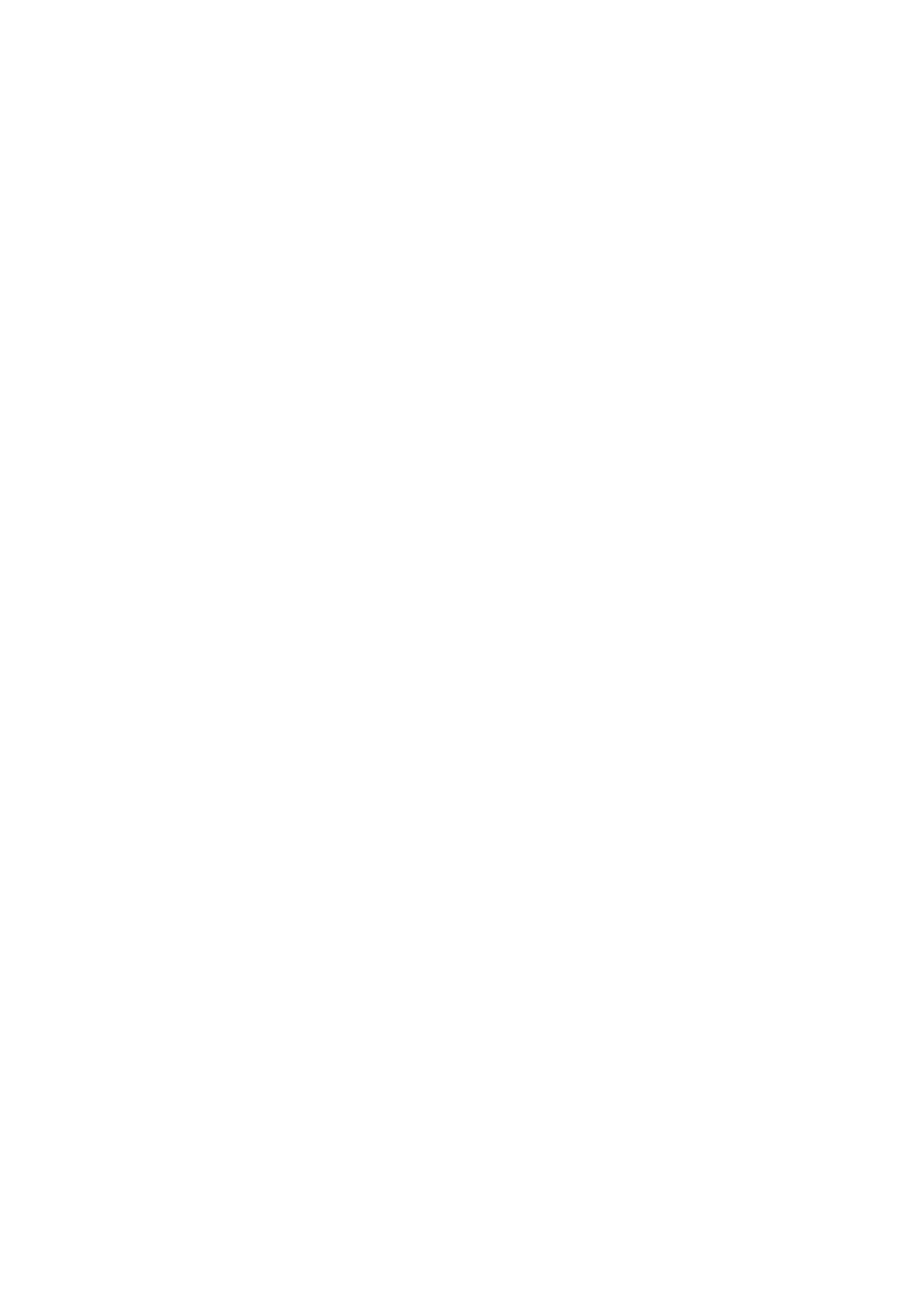# **Progress of Projects Supported through ASCOBANS**

1. In this document, the Secretariat reports on the progress of the projects that were funded through the Agreement. The document contains details of projects concluded since AC19 as well as the status of those underway. Previous reports can be accessed as [AC19/Doc.6-01](http://www.ascobans.org/pdf/ac19/AC19_6-01_rev1_ProgressProjects.pdf) rev.1 and [AC18/Doc.6.01.](http://www.ascobans.org/pdf/ac18/AC18_6-01_ProgressProjects.pdf)

# **Finalized Projects**

- 2. Three projects have been completed since AC19.
- **A. Understanding harbour porpoise (***Phocoena phocoena***) and fisheries interactions in the north-west Iberian Peninsula**
- 3. The funding agreement (SSFA/2010/04) for the project, signed in February 2010, made available to the University of Aberdeen funds for the following activities under the leadership of Fiona Read:
	- Age determination by counting growth layer groups in the dentine. Age data will be used to construct life tables and thus estimate mortality rates.
	- Stomach content analysis and comparison with fishery catch data to determine the potential for competition between cetaceans and fisheries e.g. catch composition, minimum landing size and geographical overlap.
	- Determination of individual reproductive status and history, which together with age data will be used to construct maturity ogives (to establish age and size at sexual maturity), and determine the pregnancy rate and the annual reproductive cycle.
	- Statistical analysis of trends in life history parameters to detect any strong trends in life history parameters over time, permitting inferences about population status. Comparison with equivalent data for other populations (notably for Scotland) for better interpretation of results.
- 4. The final project report has been published as [AC20/Doc.6.1.b.](http://www.ascobans.org/pdf/ac20/AC20_6.1.b_ProjectReport_PorpoiseFisheryInteractionsIberia.pdf)

#### **B. Preparation of a Draft Paper containing background information and proposed objectives and measures for the porpoise population residing in the "gap area" currently not covered by the Jastarnia Plan**

5. Based on the request of AC18 to hire a consultant to undertake this work in support of the Jastarnia Group, and after issuing a call for tender and selecting an applicant in consultation with the Jastarnia Group, SSFA/2011/04 was concluded with the University of Aarhus in September 2011. Agreed activities included the compilation of all relevant scientific publications, national reports from Sweden, Germany and Denmark; based on which a draft paper containing scientific background information on the Belt Sea porpoises and proposed objectives and measures to be implemented or conducted in order to fill the gaps in the current knowledge, and ensure the sustainability of the population was to be developed. In order to assist the finalization of the draft Conservation Plan, Signe Sveegaard representing the group of researchers who prepared the first draft attended the  $8<sup>th</sup>$  Meeting of the Jastarnia Group, after which a revised draft was prepared for submission to the 19<sup>th</sup> Meeting of the Advisory Committee. The consultant also attended AC19.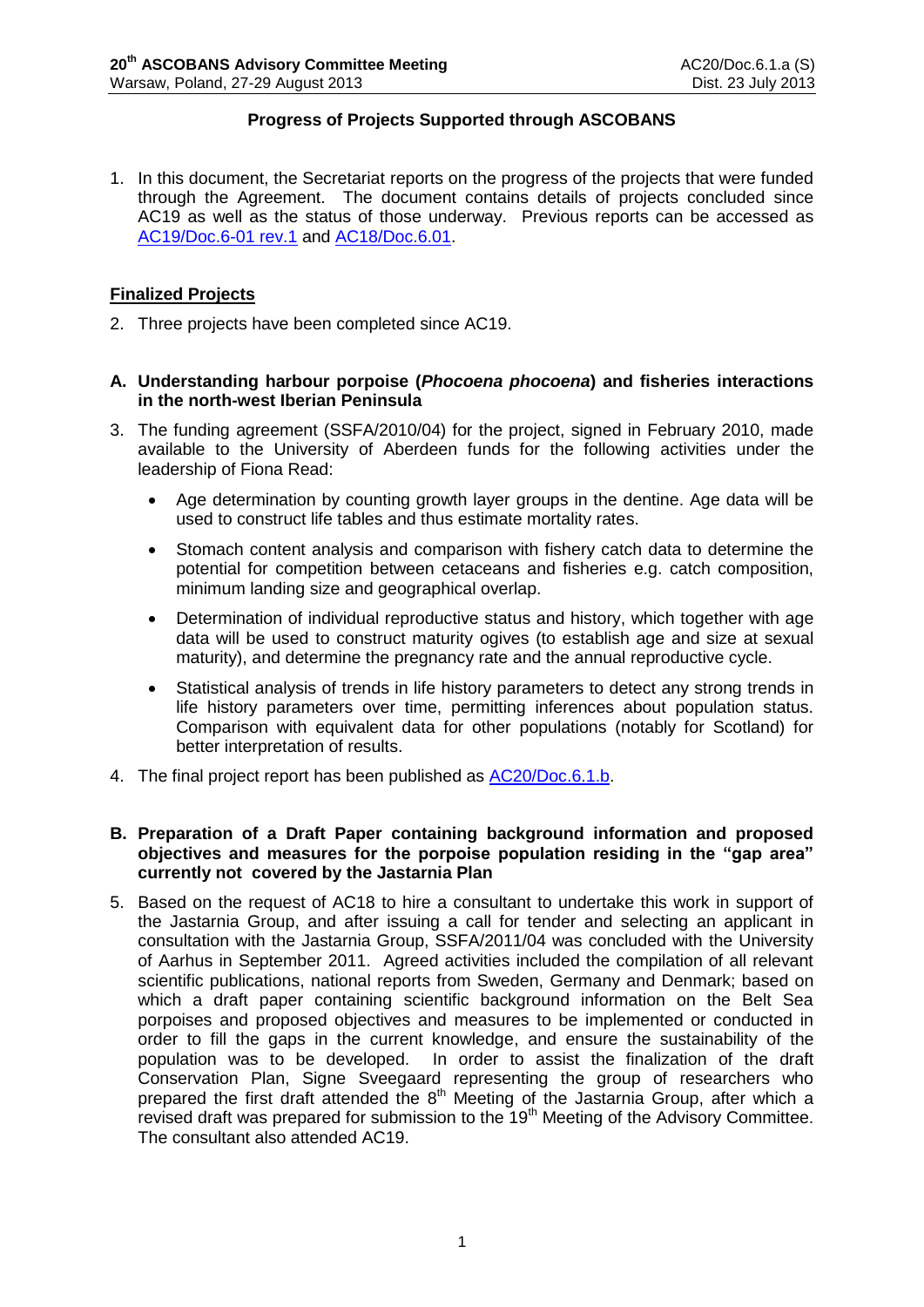- 6. The final product of the project was the Draft Conservation Plan for Harbour Porpoises in the Western Baltic, Belt Seas and Kattegat produced for the Advisory Committee's consideration, which was published as [AC19/Doc.4-03.](http://www.ascobans.org/pdf/ac19/AC19_4-03_DraftConservationPlan_GapArea.pdf)
- 7. After undergoing further revisions, the Conservation Plan for the Harbour Porpoise Population in the Western Baltic, the Belt Sea and the Kattegat was adopted through [Resolution No. 1](http://www.ascobans.org/pdf/mops/MOP7_2012-1_HarbourPorpoiseConservation.pdf) of the 7<sup>th</sup> Meeting of the Parties (October 2012).

#### **C. Distribution and relative abundance of harbour porpoises (***Phocoena phocoena***) over Dogger Bank and surrounding waters, Southern North Sea**

- 8. This project, managed through Marine Conservation Research International under SSFA/2011/05, was selected as a priority for funding by AC18. IFAW and other project partners funded the majority of costs related to the survey, with ASCOBANS providing co-funding in order to offer a training course in planning, set-up, data collection and analysis to nominated participants, coordinate vessel surveys with aerial survey efforts where logistically possible, data analysis and preparation of reports. Outputs included practical, theoretical and boat-based training of personnel, a cruise report upon completion of vessel survey and a final report upon completion of post-process data analysis.
- 9. The final report has been published as [AC20/Doc.6.1.c.](http://www.ascobans.org/pdf/ac20/AC20_6.1.c_ProjectReport_PorpoiseDoggerbank-SNS-Survey.pdf)

# **Current Projects**

10. Four projects are currently being implemented.

- **D. Enhanced detection of harbour porpoises prior to ramming, seismic blast and ammunition clearance: design and construction of a PAL-porpoise detector (PPD)**
- 11. This project was chosen by AC19 for funding if the conditions set for supporting another project (Static Acoustic Monitoring of Harbour Porpoises in Kaliningrad) were not met (which they were not). Accordingly, a contract was concluded with Forschung. Fakten. Fantasie. in 2012. The project aims at real-time detection of harbour porpoises prior to hazardous operations such as ammunition clearance (blasting), seismic exploration or pile ramming (as in offshore wind parks) and other hazardous activities. The following activities are being carried out under this contract:
	- Design and building of a programmable, easy to use click-and click-train generator combined with a detector for these signals enable the user to modify frequency, ramp-up, click-train duration and pause intervals of the stimulating signal and to achieve rapid optimization
	- Design of a detector that will automatically filter animal signals from the surrounding acoustic environment what is important in areas with intensive marine traffic, such as offshore wind park construction etc.
	- Development of a software-based analysis tool to graphically display click activity over time
- 12. Outputs of the activities will be in form of a novel self-contained active porpoise detector. The investigations proposed will be the basis for further research aimed at real time detection of porpoise signals and transmission to the system operator and deploying the new PPD at an offshore wind park construction site.
- 13. The final report is due in December 2013.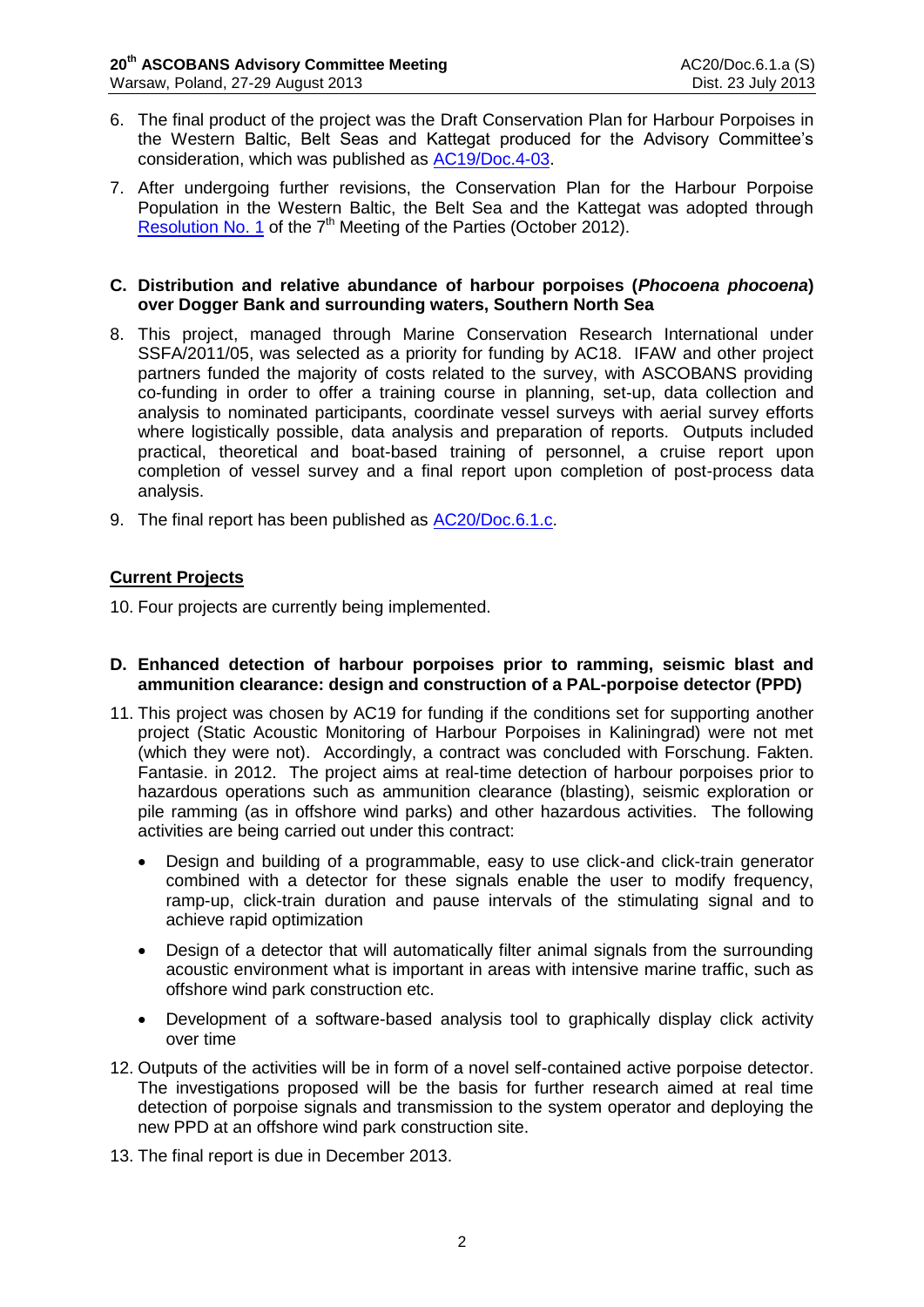#### **E. Pollutant exposure in coastal top predators: assessing current levels of exposure and toxic effects**

- 14. This project selected for funding by AC17 is covered by SSFA/2010/03, which was concluded with the Zoological Society of London in January 2011. Activities to be carried out under the lead of Paul Jepson include:
	- Determine and analyse existing pollutant exposure data for PCBs and organochlorine pesticide levels within the ASCOBANS range.
	- Compare the levels of PCBs in bottlenose dolphins and killer whales with levels of PCBs in healthy and diseased harbour porpoises in UK waters and to a proposed threshold of toxicity for total PCBs of 17mg/kg lipid weight. PCB levels will also be compared with those associated with reproductive impairment in bottlenose dolphin studies in the US.
	- Using data from UK harbour porpoise strandings, generate the first dose-response curve for risk assessments of lethal effects of PCBs (i.e. infectious disease mortality) in exposed populations using empirical cetacean data.
	- Undertake a risk assessment for the toxic effects of PCB exposure in bottlenose dolphins and killer whales in European waters within the ASCOBANS range.
- 15. The output expected from this project is a final report to be submitted to the ASCOBANS Advisory Committee assessing the levels of exposure in UK/European bottlenose dolphins and killer whales and their likely toxicological impacts.
- 16. Thanks to additional funding provided by Defra (United Kingdom), ZSL was able to substantially increase the sample size and geographic range of samples analysed. In order to accommodate this opportunity, an extension of the time period for this project was agreed.
- 17. The final project report is due in December 2013.

## **F. Examine habitat exclusion and long term effect of pingers**

- 18. This project was prioritized for funding by AC19, and arrangements (SSFA/2012/1) were subsequently made with Aarhus University (Denmark) to carry out the following activities:
	- Deployment of three Loggerhead DSG noise loggers together with three C-PODs already installed in order to quantify pinger noise exposure simultaneously (cofunding from AgriFish Agency and Aarhus University, as part of a larger study on pinger effects on harbour porpoise presence
	- Recording of pinger sounds and analysing the noise logger files which measure both porpoise presence and pinger exposure
	- Comparison and analysis of the measurements made with both C-PODs and noise loggers
- 19. The project will thus aim to evaluate two hypotheses: a) that porpoises are displaced by pinger sounds by comparing the two measurements; and b) that porpoises habituate to pingers over time by analysing changes over time.
- 20. The final project report is due in June 2014.